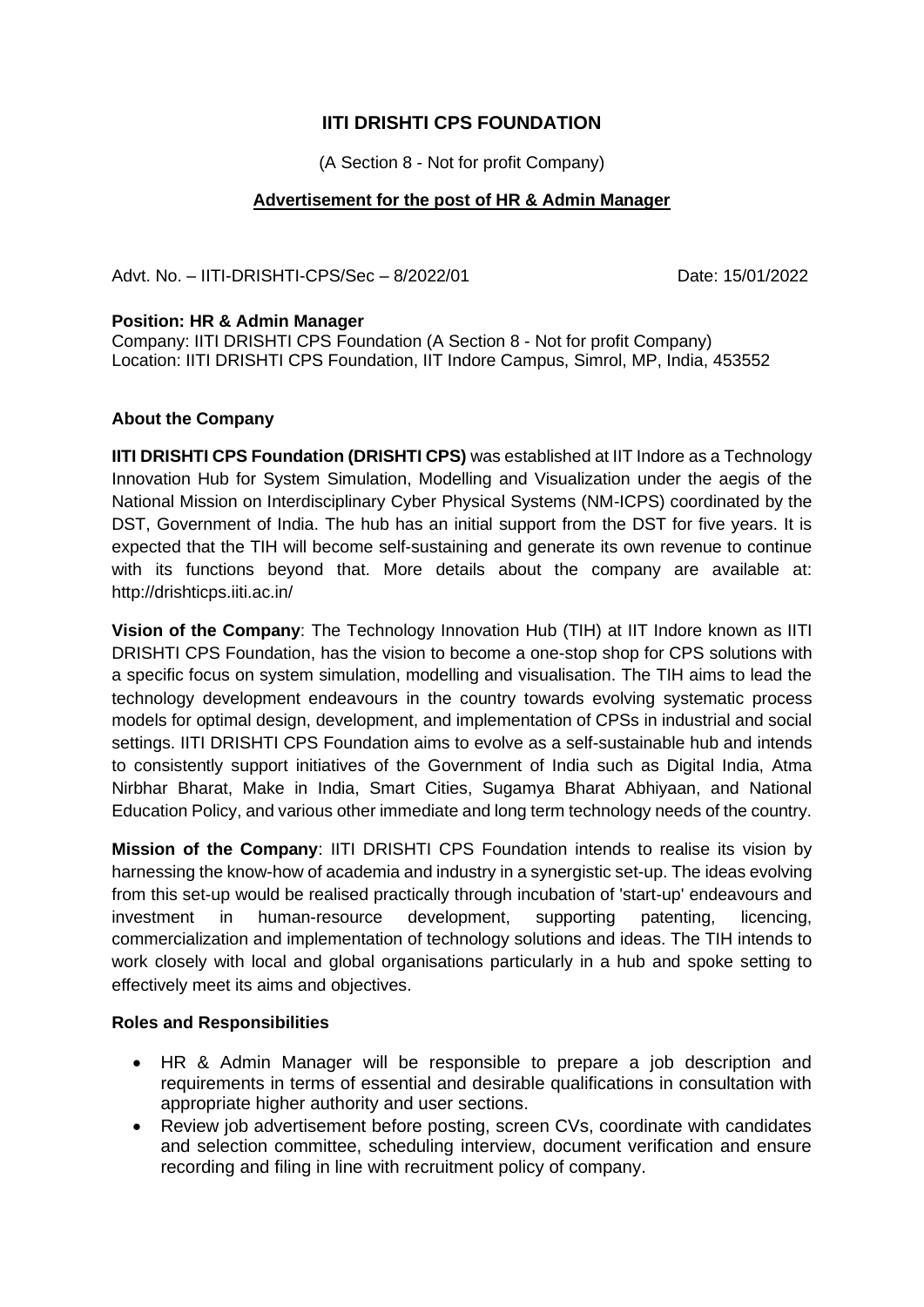- Ensure approval on selection committee report before the dispatch of offer letters for newly hired employees.
- Ensure recommended amendments are carried out in Personnel Handbook due to changes in local conditions & government laws.
- Maintain timesheets for office, ensuring timely submission, accuracy, and filing.
- Maintaining physical and digital personnel records like employment contracts and records.
- Monitor compensation compliance and benefits in consultation with Finance Manager
- Advise CEO and Project Director on appropriate staffing levels and assist in the budget description related to Manpower.
- Ensure smooth running of all administrative functions in the office.
- Ensure all travel and accommodation arrangements for officials and visitors with all other requirements.
- Creating and distributing guidelines and FAQ documents about company policies.
- Maintain employees' training and development data as per recommendations.
- Monitor annual performance reviews in consultation with respective department heads and ensure their timely submission to competent authority.
- Maintain employees' attendance record, leave records and medical documents including annual medical fitness reports (in case required).
- Ensure adequate working resources are available in all sections and offices are well maintained.
- Maintain data related to the usage of hired transport for official duties; ensure timely payment in consultation with Finance Manager.
- To coordinate any additional activities related to the company as the need arises and also conforming to instructions from higher authorities.
- Multi-tasking is expected from time to time and HR & Admin Manager may need to work to fulfil requirements related to admin, purchase, finance, HR, and others.
- Any other company related task assigned by Reporting Officer or Competent Authority.

## **Educational Qualification:**

MBA/PGDBA in Human Resource (with minimum 60% marks or equivalent) with 5 years' experience of working with any academic institute, R&D organization, or industry.

Good oral and written communication skills in English are a must.

### **Desirable:**

Following additional qualification are desirable:

- Prior experience of managing similar activities or projects
- Well versed with general software such as MS office (word/power point/excel) or equivalent
- General management skill

**Compensation**: Upto Rs 6-7 lakhs annual CTC (based on experience and performance during the interview)

Transport allowance or provision of company transportation facility from selected locations in the Indore city may be provided.